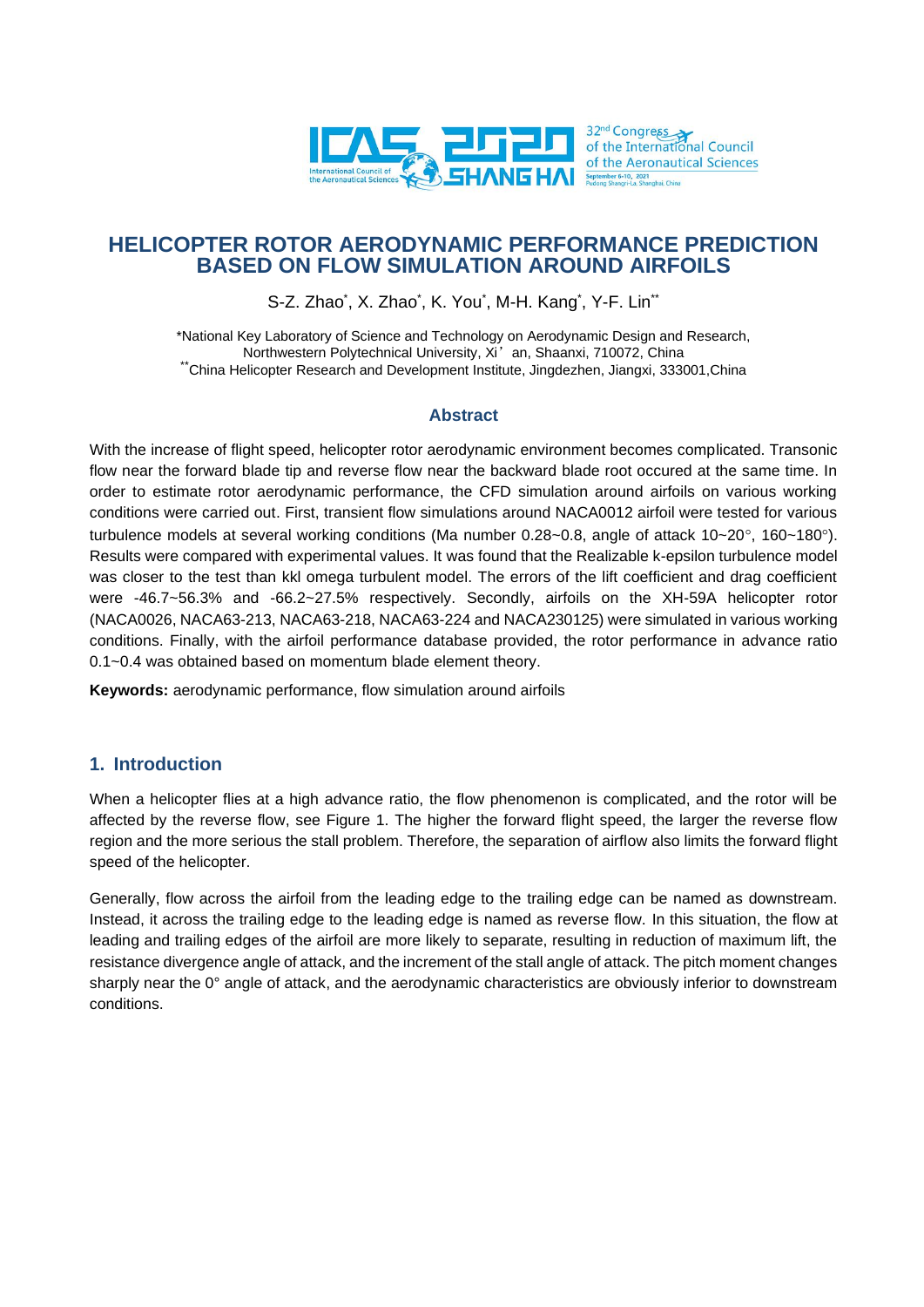

Figure 1. Reverse flow region.

Research on the reverse flow is quite limited. There is short of experimental data and simulation is inadequate. Ai [1] used the SA model in the Reynolds Average Model (RANS) and the SA-DDES model in the LES to calculate the flow field around the delta wing under multiple conditions, and verified that the SA-DDES was more accurate than the SA model. Zhou [2] proved that DES could better simulate the large-scale separation flow around a two-dimensional airfoil than the RANS method, and could simulate the flow field more detailed. However, in addition to the slight deviation of the calculation results of certain azimuth angles when the flow was separated, the results in other cases were basically the same. Therefore, the RANS method was adopted in this paper to save time and resources.

Kong and Chen [3] took the H-34 rotor as an example. The influence of the reverse flow region on the rotor aerodynamic characteristics was calculated and analyzed under high advance ratio, and compared with wind tunnel test data.

It can be seen that the performance of the airfoil in the reverse flow region is greatly affected by the selected turbulence model. It is necessary to select a suitable turbulence model through the CFD method to obtain more accurate aerodynamic performance.

# **2. NACA0012 Airfoil Performance Simulation and Validation**

The NACA0012 airfoil wind tunnel test data [4] was applied for CFD model. ANSYS ICEM software was employed to create the mesh. In order to ensure the accuracy of calculation, when constructing the NACA0012 airfoil model, the trailing edge of the airfoil was filleted first, the purpose was to calculate that the trailing edge was not prone to flow separation during the reverse flow. Yuan [5] verified the beneficial effect of the trailing edge rounding on the reverse flow characteristics. The model of NACA0012 airfoil fillet is shown in **Figure 2**.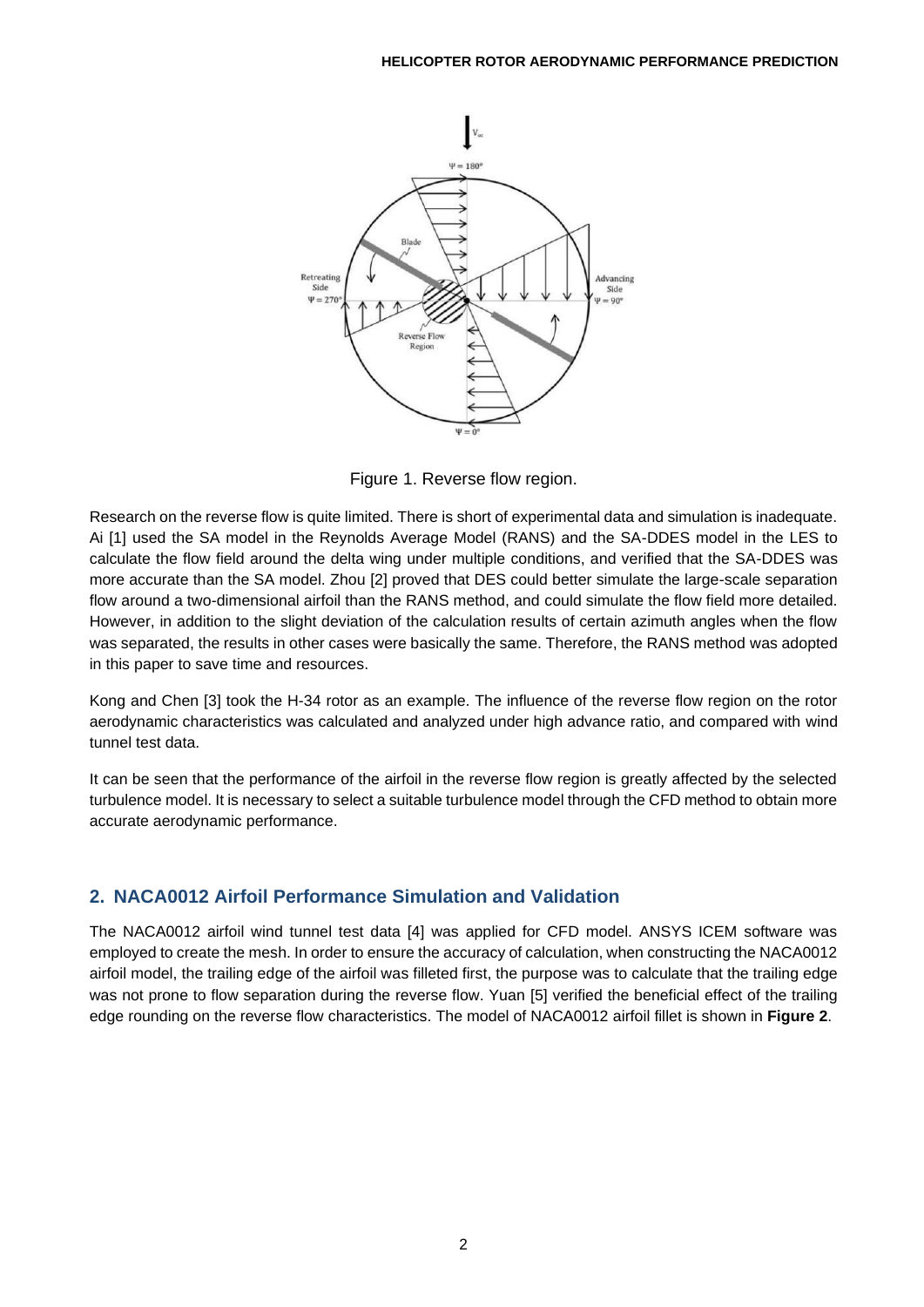

Figure 2. The fillet of the trailing edge of the NACA0012 airfoil.

The original airfoil chord length was 0.1m, with far field radius 20 times of the chord length. It would be scaled according to the chord length in various working conditions in **Table 1**. The grids division the leading edge and trailing edge of the airfoil, along chord direction and in radial direction were 340, 1000 and 101 respectively. The first boundary layer grid thickness of the airfoil was the 10<sup>-5</sup> times of the chord length. The total number of grids was 2.7×10<sup>5</sup> . The local meshes of the leading and trailing edges of the NACA0012 airfoil are shown in **Figure 3**.



Figure 3. Local meshes of the leading and trailing edges of the NACA0012 airfoil.

The wind tunnel experiment provided lift-drag coefficient or pressure coefficient of NACA0012 airfoil under 5 working conditions. The representative data was selected for verification with corresponding working conditions shown in **Table 1**.

| Ma                                                | 0.28                 | 0.3                      | 0.8                  | 0.82                  | 0.82                      |
|---------------------------------------------------|----------------------|--------------------------|----------------------|-----------------------|---------------------------|
| Re                                                | $3.47 \times 10^{6}$ | $3.72 \times 10^6$       | $9.92 \times 10^6$   | 10.17×10 <sup>6</sup> | $3\times10^6$             |
| Chord $length(m)$                                 | 0.53297              | 0.53297                  | 0.53287              | 0.53297               | 0.10625                   |
| Angle of $attack$ <sup><math>\circ</math></sup> ) | $10 - 30$<br>160~180 | $10 - 25$<br>$145 - 175$ | $10 - 25$<br>145~175 | $10 - 30$<br>160~180  | $-0.14$                   |
| Coefficient                                       | $\mathtt{C_d}$       | С                        | Cı                   | $C_d$                 | $\mathsf{C}_{\mathsf{P}}$ |

Table 1. NACA0012 airfoil working conditions and performance

Transient airflow models were developed by software FLUENT. K-kl-omega and Realizable k-epsilon turbulent models were compared, Turbulence viscosity ratio was set to 4. Density-based solution was applied and pressure far-field boundary condition were adopted. The unsteady equation was solved by a first-order implicit scheme, and flow was solved by a second-order upwind scheme. The time step was chosen as  $1 \times 10^{-4}$  s, and the number of internal iterations was set to 50.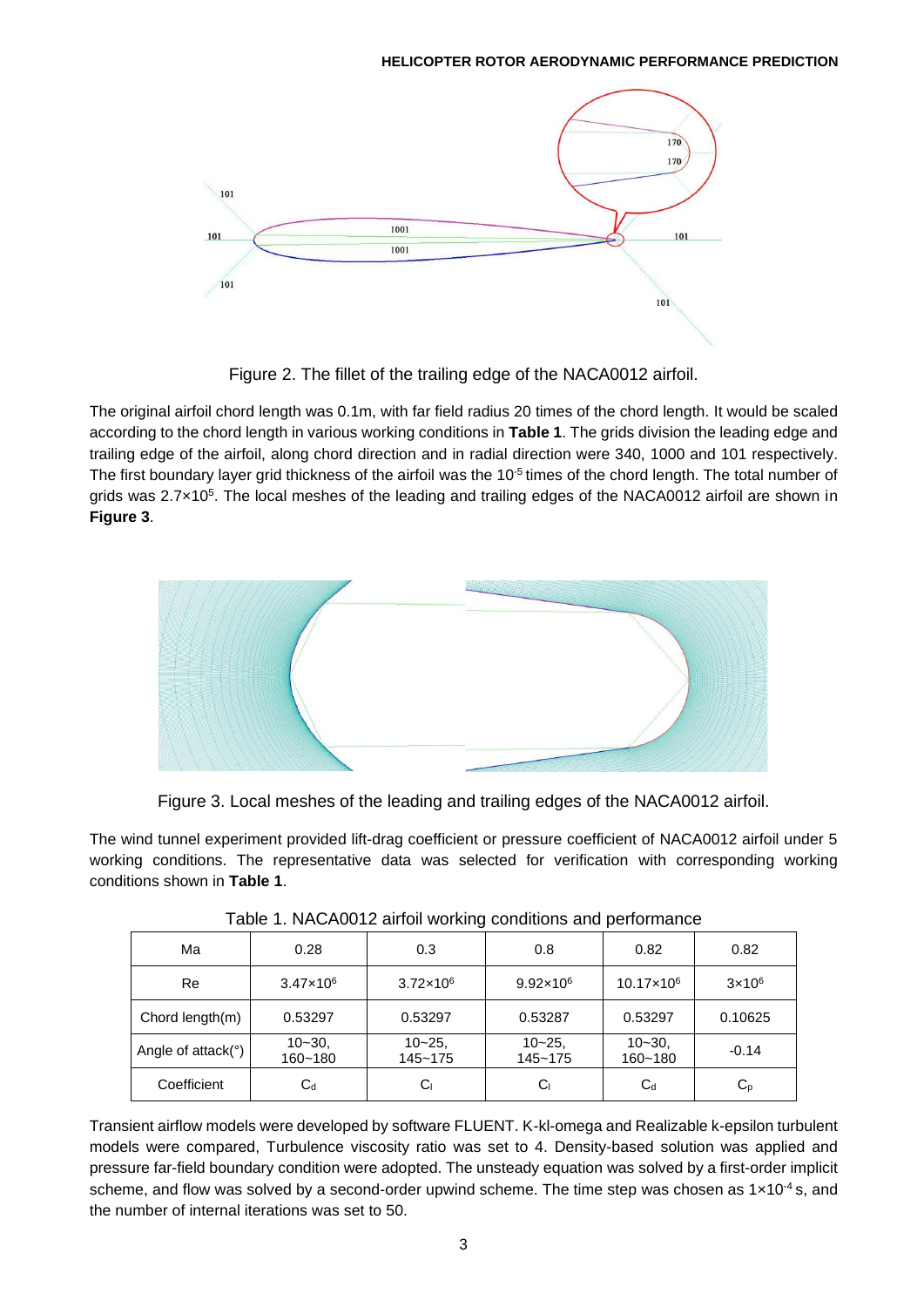The airfoil lift and drag coefficients at angles of attack of 10-20 $\degree$  (downstream) and 145-175 $\degree$  (reverse flow) were calculated. Results are compared with experimental data in **Figure 4** and **Figure 5**. Detailed data are shown in **Table 2**.



Figure 4. NACA0012 airfoil lift coefficient varies with the angle of attack.



Figure 5. NACA0012 airfoil drag coefficient varies with angle of attack.

The **Table 2** also gives the relative error of each numerical calculation result based on the experimental value. According to **Formula (1)**, the standard deviation of the numerical results was solved for the four sets of Ma number working conditions.

$$
\sigma = \sqrt{\frac{1}{N} \sum_{i=1}^{N} (X_{i(CFD)} - X_{i(EXP)})^2}
$$
\n(1)

For simplicity, the experimental value is abbreviated as Exp, k-kl-omega is abbreviated as KKO, and Realizable k-epsilon is abbreviated as RKE.

**Figures 4** ~ **5** and **Table 2** show that in the calculation of lift coefficient, the Realizable k-epsilon calculation result in the downstream region is closer to the experimental value. The error range is -19.2~34% (0.3Ma) and -46.7~4.5% (0.8Ma), the standard deviation is 0.228 (0.3Ma) and 0.271 (0.8Ma). The error range of k-kl-omega is 16.5~56.1% (0.3Ma) and 40.8~73.6% (0.8Ma), with standard deviations of 0.39 (0.3Ma) and 0.425 (0.8Ma). The calculation results of the two models in the reverse flow region are not much different.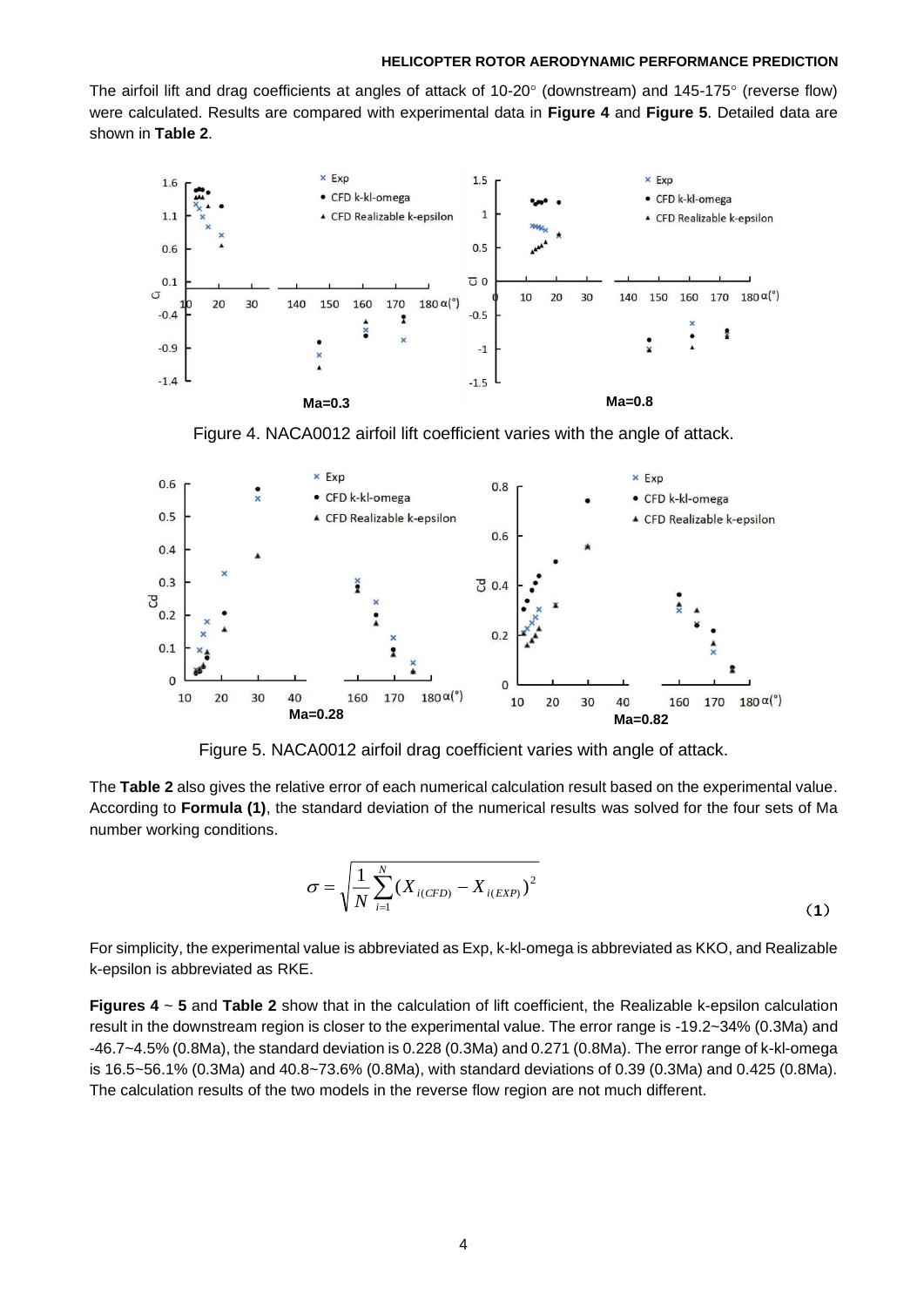|                           | $Ma=0.3$                            |                      |                      | $Ma=0.8$ |                       |                   | $Ma=0.28$                  |                     |                   | $Ma=0.82$ |                    |                    |
|---------------------------|-------------------------------------|----------------------|----------------------|----------|-----------------------|-------------------|----------------------------|---------------------|-------------------|-----------|--------------------|--------------------|
| Angle <sup>\</sup><br>(°) | C <sub>1</sub><br>/relative error % |                      |                      |          |                       |                   | $C_d$<br>/relative error % |                     |                   |           |                    |                    |
|                           | Exp                                 | <b>KKO</b>           | <b>RKE</b>           | Exp      | <b>KKO</b>            | <b>RKE</b>        | Exp                        | <b>KKO</b>          | <b>RKE</b>        | Exp       | <b>KKO</b>         | <b>RKE</b>         |
| 12                        | $\prime$                            | $\prime$             | $\prime$             | 0.822    | 1.196<br>/45.5        | 0.438<br>$I-46.7$ | I                          | I                   | I                 | 0.208     | 0.304<br>I46.2     | 0.208<br>$I - 0.4$ |
| 13                        | 1.271                               | 1.481<br>/16.5       | 1.378<br>18.4        | 0.817    | 1.243<br>153.1        | 0.478<br>$I-41.1$ | 0.033                      | 0.022<br>$I-33.6$   | 0.029<br>$I-10.5$ | 0.226     | 0.338<br>149.3     | 0.160<br>$I-29.3$  |
| 14                        | 1.203                               | 1.500<br>124.7       | 1.387<br>115.3       | 0.801    | 1.272<br>I58.7        | 0.508<br>$I-36.6$ | 0.092                      | 0.028<br>$I - 70.0$ | 0.036<br>$I-60.8$ | 0.249     | 0.381<br>152.8     | 0.179<br>$I-28.1$  |
| 15                        | 1.079                               | 1.490<br>/38.1       | 1.381<br>/28.0       | 0.786    | 1.292<br>164.4        | 0.533<br>$I-32.2$ | 0.141                      | 0.041<br>$I - 70.7$ | 0.048<br>$I-66.2$ | 0.272     | 0.410<br>/50.9     | 0.198<br>$I-27.0$  |
| 16                        | $\prime$                            | $\prime$             | $\prime$             | 0.755    | 1.198<br>/58.6        | 0.582<br>$I-23.0$ | 0.179                      | 0.069<br>$I - 61.3$ | 0.087<br>$I-51.4$ | 0.303     | 0.439<br>144.5     | 0.227<br>$I-25.3$  |
| 17                        | 0.928                               | 1.448<br>/56.1       | 1.244<br>134.0       | I        | I                     | $\prime$          | I                          | I                   | I                 | $\prime$  | I                  | I                  |
| 21                        | 0.804                               | 1.240<br>154.2       | 0.650<br>$I-19.2$    | 0.673    | 1.168<br>/73.6        | 0.703<br>14.5     | 0.326                      | 0.205<br>$I - 37.0$ | 0.157<br>$I-51.9$ | 0.322     | 0.496<br>154.6     | 0.321<br>$I - 0.3$ |
| σ                         | $\prime$                            | 0.390                | 0.228                | $\prime$ | 0.425                 | 0.271             | I                          | 0.083               | 0.115             | $\prime$  | 0.143              | 0.054              |
| 147                       | $-1.010$                            | $-0.816$<br>$I-19.2$ | $-1.200$<br>/18.8    | $-1.005$ | $-0.868$<br>$I-13.6$  | $-1.020$<br>11.5  | I                          | $\prime$            | I                 | I         | $\prime$           | $\prime$           |
| 160                       | $\prime$                            | $\prime$             | $\prime$             | $\prime$ | $\prime$              | $\prime$          | 0.304                      | 0.286<br>$I - 6.0$  | 0.275<br>$I-9.6$  | 0.299     | 0.363<br>121.4     | 0.325<br>18.7      |
| 161                       | $-0.632$                            | $-0.720$<br>113.9    | $-0.500$<br>$I-20.9$ | $-0.634$ | $-0.813$<br>130.3     | $-0.975$<br>/56.3 | I                          | I                   | I                 | I         | I                  | I                  |
| 165                       | $\prime$                            | $\prime$             | $\prime$             | $\prime$ | $\prime$              | $\prime$          | 0.239                      | 0.200<br>$I-16.4$   | 0.175<br>$I-26.8$ | 0.245     | 0.239<br>$I - 2.3$ | 0.301<br>123.1     |
| 170                       | $\prime$                            | $\prime$             | $\prime$             | $\prime$ | $\prime$              | $\prime$          | 0.130                      | 0.094<br>$I-27.7$   | 0.080<br>$I-38.7$ | 0.131     | 0.218<br>/65.7     | 0.168<br>127.5     |
| 172                       | $-0.784$                            | $-0.431$<br>$I-45.0$ | $-0.496$<br>$I-36.8$ | $-0.789$ | $-0.730$<br>$I - 7.5$ | $-0.820$<br>I4.0  | I                          | $\prime$            | $\prime$          | $\prime$  | I                  | $\prime$           |
| 175                       | $\prime$                            | $\prime$             | $\prime$             | I        | I                     | I                 | 0.054                      | 0.026<br>$I-52.3$   | 0.029<br>$I-47.1$ | 0.063     | 0.070<br>110.2     | 0.058<br>$I - 8.5$ |
| σ                         | $\prime$                            | 0.238                | 0.213                | $\prime$ | 0.139                 | 0.176             | $\prime$                   | 0.032               | 0.045             | $\prime$  | 0.054              | 0.036              |

### Table 2. Aerodynamic performance results comparison of NACA0012 airfoil

In the calculation of the drag coefficient, the calculation results of the two turbulence models at 0.28Ma in the downstream region are not much different. However, the calculation accuracy of Realizable k-epsilon at 0.82Ma is significantly higher than that of the k-kl-omega model, with standard deviations of 0.054 and 0.143, respectively. In addition, the calculation errors of the two models under the two working conditions of the reverse flow region are similar. It is concluded from the above analysis that the Realizable k-epsilon model is more accurate.

Due to the consideration of airfoil transonic flow characteristics, local flow details are needed to verify the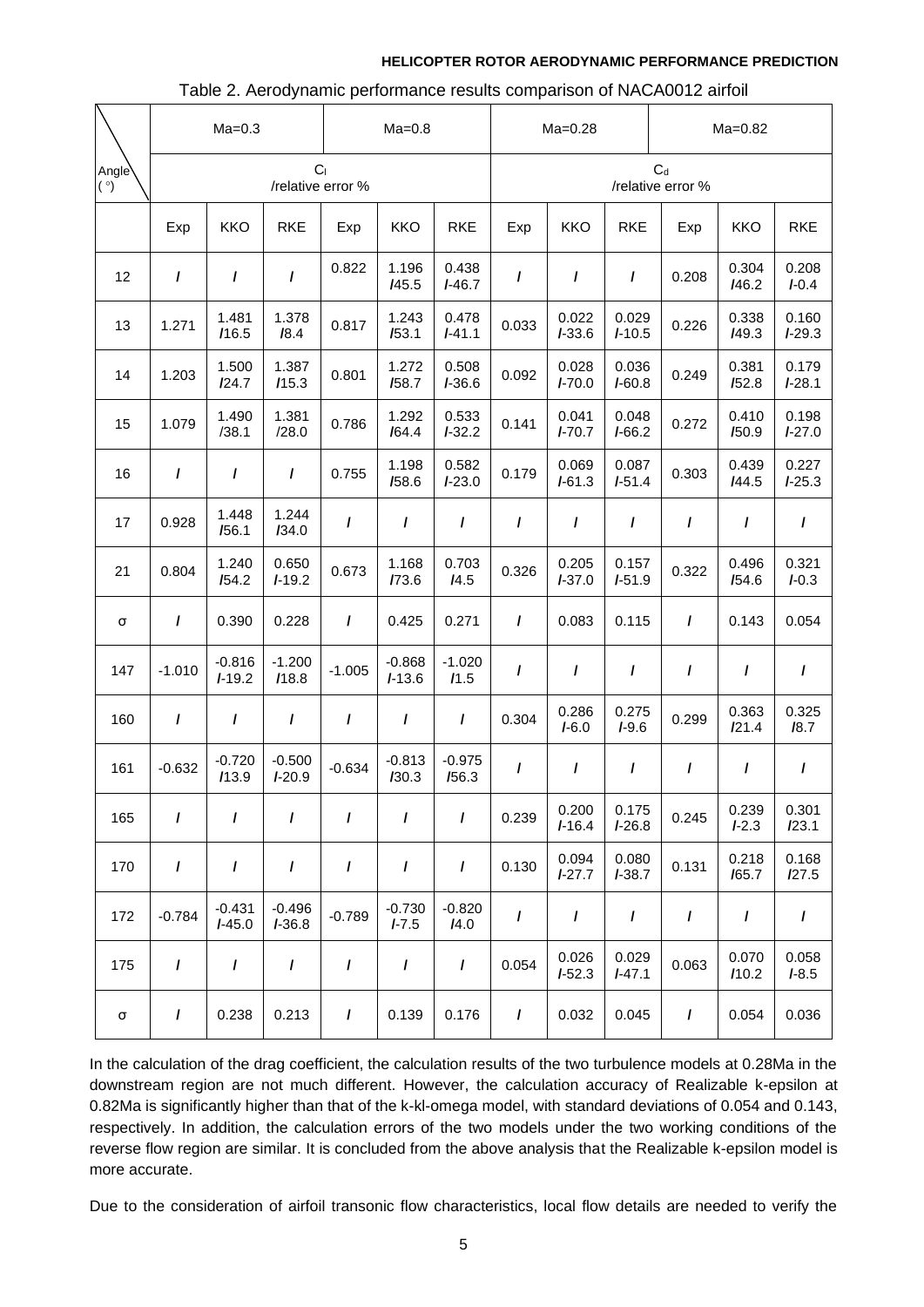experimental results. Therefore, it is necessary to verify the accuracy of the Realizable k-epsilon model in the airfoil pressure coefficient, and compare with the experimental data in literature [6]. In the experiment, the airfoil Mach number was 0.82, the Reynolds number was  $3\times10^6$ , the angle of attack was -0.14°, and the airfoil chord length was 106.25mm. Density base and unsteady settings were used for calculation in FLUENT. The result comparison is shown in **Figure 6**.



Figure 6. Pressure coefficient varies with chord length of the NACA0012 airfoil.  $(Ma=0.82, Re=3\times10^6, \alpha=-0.14^{\circ})$ 

**Figure 6** shows that the airfoil pressure coefficient predicted by CFD is basically consistent with the experimental value, and the shock wave generation position is slightly earlier. The shock wave positions of the upper and lower wings obtained by CFD are 50.7%c and 51%c, and the experimental shock wave positions are 54%c and 54%c. The peak pressure coefficient is basically the same, with an error of 5.48%.

The comparison of various data proves that the Realizable k-epsilon turbulence model has high accuracy and reliability in calculating the aerodynamic characteristics of the airfoil. Therefore, when predicting the airfoil of each section of the XH-59A rotor, choose to use Realizable k-epsilon turbulence model for calculation.

## **3. Airfoils of XH-59A Helicopter Rotor Performance Simulation**

The appearance of the XH-59A helicopter rotor is shown in **Figure 7**. The rotor radius was 5.49m with blade torsion angle -10°. The 0.105 section adopted NACA0026 airfoil with a chord length of 0.16m. The 0.2 section adopted NACA63(230)-224A airfoil with a chord length of 0.5m. The 0.43 section adopted NACA63(230)-218A airfoil with a chord length of 0.45m. The 0.625 section adopted NACA63(230)-213A airfoil with a chord length of 0.39m. NACA23012 (64) airfoil was used from the 0.725 section to the blade tip, and the chord length was 0.37m and 0.28m respectively.

Because the modified airfoil shape was not available, the uncorrected airfoil was used instead (NACA0026, NACA63-213, NACA63-218, NACA63-224, NACA23012). The same method was used for the numerical simulation of 5 airfoils of 6 sections of XH-59A. The airfoil geometry model was also optimized with the fillet of the trailing edge, and the mesh was divided using the same parameters as the NACA0012 airfoil verification. The total number of grids was 2.7×10<sup>5</sup>.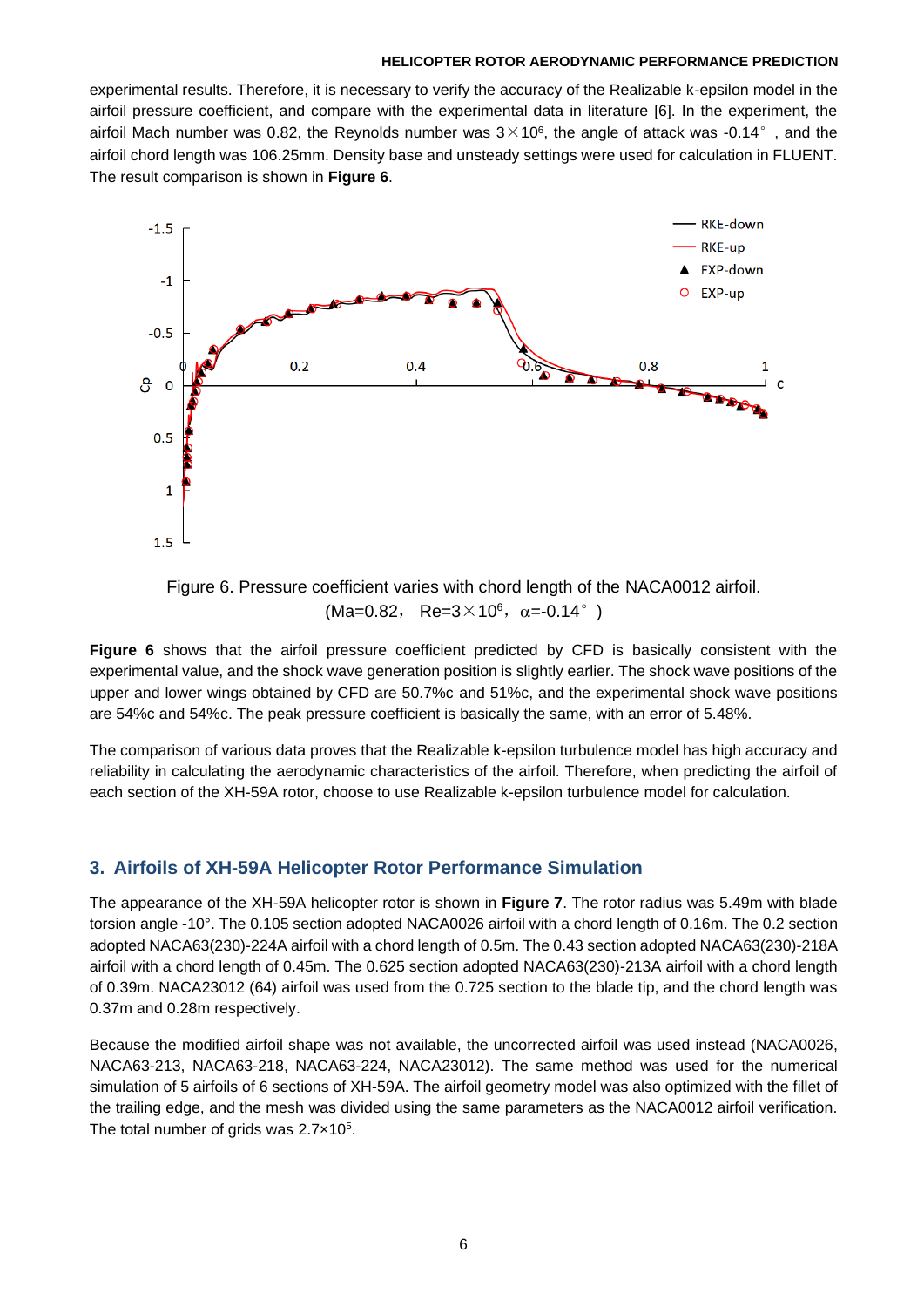

**X = BENDING GAGES** 

Figure 7. Sketch of the rotor blade.

In order to simulate rotor aerodynamic force, the chord length of each section airfoil were selected according to the actual rotor. Four Mach number conditions of 0.2, 0.4, 0.6, 0.8 were chosen. There were 17 angles of attack within the range of 0~20° and 160~180°, which constituted a total of 408 working conditions. The working conditions parameters is shown in **Table 3**.

| Airfoil of different sections / Actual chord length(m) |                              |                        |       |                               |       |                               |       |                               |       |                               |       |
|--------------------------------------------------------|------------------------------|------------------------|-------|-------------------------------|-------|-------------------------------|-------|-------------------------------|-------|-------------------------------|-------|
|                                                        | <b>NACA 0026</b><br>/0.16329 | NACA 63224<br>/0.50292 |       | <b>NACA 63218</b><br>/0.45067 |       | <b>NACA 63213</b><br>/0.39188 |       | <b>NACA 23012</b><br>/0.36576 |       | <b>NACA 23012</b><br>/0.27759 |       |
| 0.2                                                    | 0.745                        | 0.2                    | 2.296 | 0.2                           | 2.057 | 0.2                           | 1.789 | 0.2                           | 1.67  | 0.2                           | 1.267 |
| 0.4                                                    | 1.491                        | 0.4                    | 4.591 | 0.4                           | 4.114 | 0.4                           | 3.578 | 0.4                           | 3.339 | 0.4                           | 2.534 |
| 0.6                                                    | 2.236                        | 0.6                    | 6.887 | 0.6                           | 6.171 | 0.6                           | 5.366 | 0.6                           | 5.009 | 0.6                           | 3.801 |
| 0.8                                                    | 2.981                        | 0.8                    | 9.183 | 0.8                           | 8.229 | 0.8                           | 7.155 | 0.8                           | 6.678 | 0.8                           | 5.068 |

Table 3. Mach number and Reynolds number for airfoil calculation conditions(Ma, Re in 10 $^{\circ}$ )

All working conditions of XH-59A were calculated using the batch processing method of FLUENT, and the unsteady calculation method was used. Similar solver setting were accepted with NACA0012 airfoils.

Take the working condition of forward ratio  $\mu$ =0.3 as an example, the aerodynamic force prediction of XH-59A rotor airfoils are shown in **Figures 8~9**.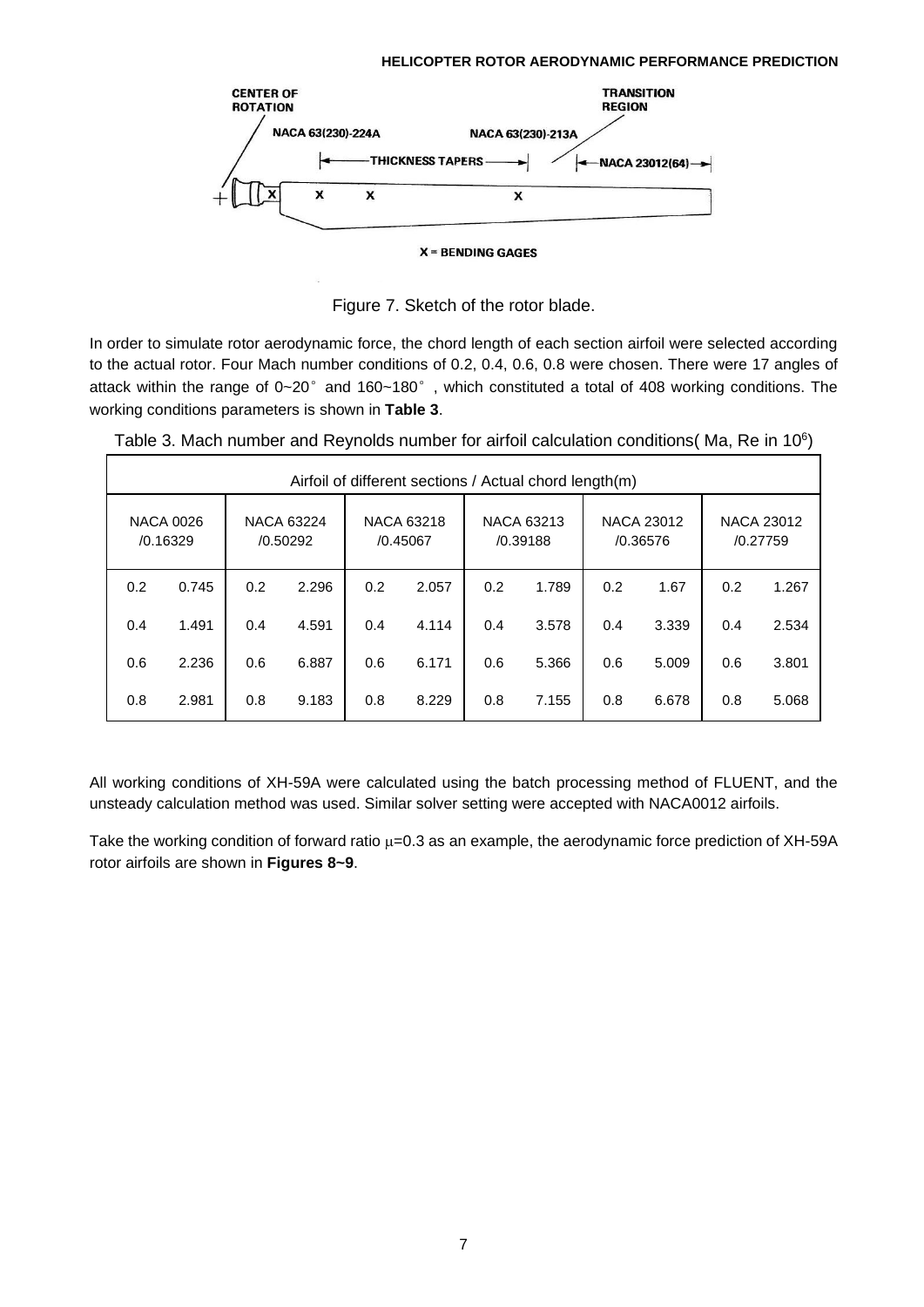

Figure 8. Summary of the XH-59A rotor blade airfoils lift coefficients.



Figure 9. Summary of the XH-59A rotor blade airfoils drag coefficients.

The results were used to form a database for rotor thrust and torque prediction in helicopter forward flight.

## **4. Rotor Aerodynamic Performance Prediction**

With the airfoil database generated, the neural network method was used to compile the MATLAB program to obtain the airfoil aerodynamic characteristics under other conditions by interpolation. Then the momentum blade element theory of the rotor in forward flight was developed to calculate the XH-59A rotor thrust, torque and power, under the working conditions of 0.1~0.4 advance ratio. This work will be present later on.

## **5. Conclusion**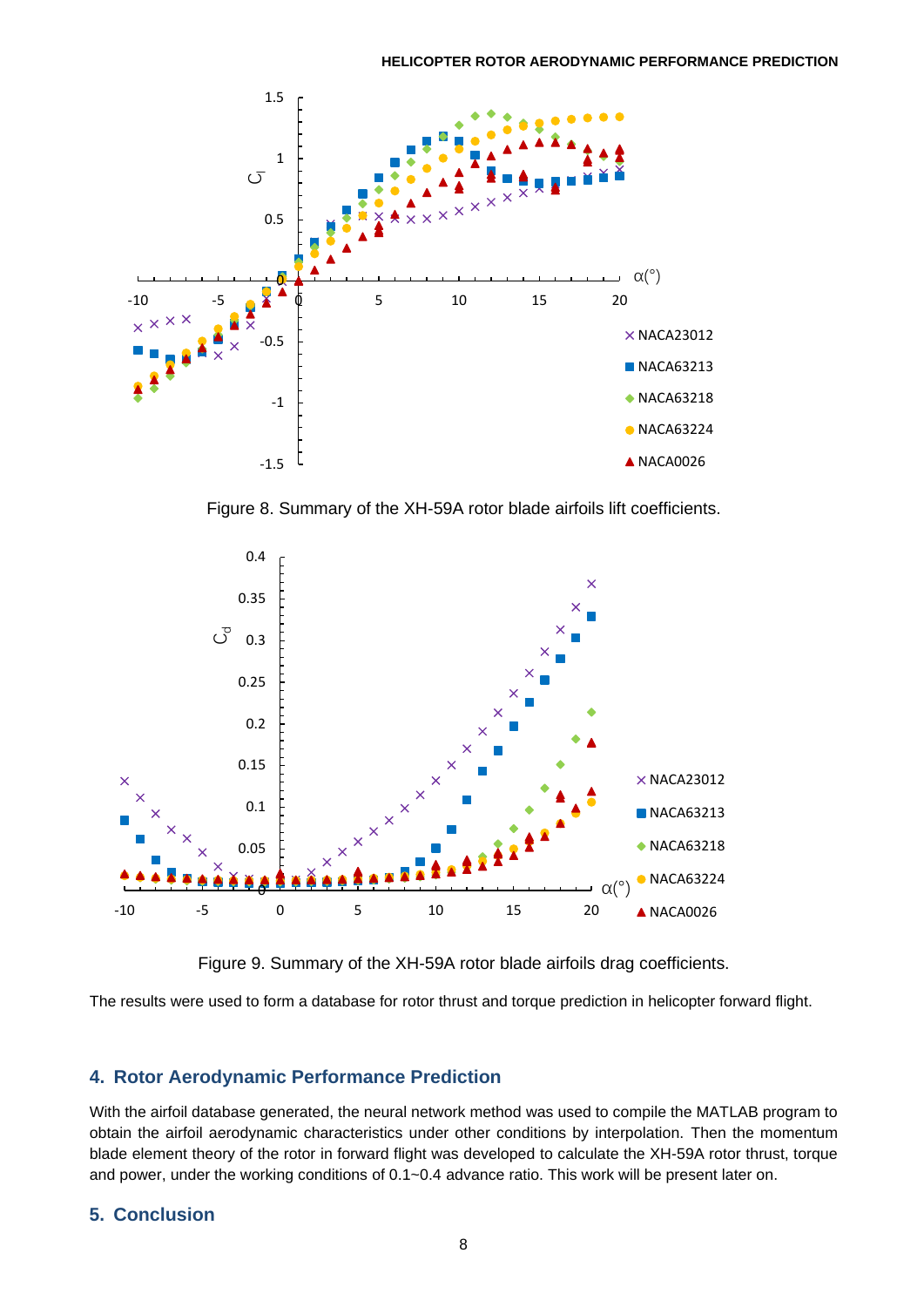Unsteady flow across the airfoils were carried out on NACA0012 airfoils under 5 working conditions using the Realizable k-epsilon and k-kl-omega turbulence models. Results were validated with experimental data.

Simulation results show that Realizable k-epsilon model is more accurate than k-kl-omega turbulence models referring to experimental value. (I) For lift coefficient, in the downstream flow region, the former is more accurate. The error range is -19.2~34% (0.3Ma) and -46.7~4.5% (0.8Ma), the standard deviation is 0.228 (0.3Ma) and 0.271 (0.8Ma). In the reverse flow region, the calculation results of the two models are not much different. (ii) For drag coefficient, in the downstream region, the calculation accuracy of Realizable k-epsilon at 0.82Ma is significantly higher than that of the k-kl-omega model, with standard deviations of 0.054 and 0.143, respectively. The calculation results of the two turbulence models at 0.28Ma are not much different. In the reverse flow, the calculation errors of the two models under the two working conditions are similar. (iii) The airfoil pressure coefficient predicted by realizable k-epsilon is basically consistent with the experimental value, and the shock wave generation position is slightly earlier.

Based on realizable k-epsilon model, the unsteady flow simulations around five airfoils on XH-59A rotor were carried out. Altogether 12 working conditions were completed with flow range in 0.2Ma~0.8Ma and attack angle -10~20 $^{\circ}$  and 160~190 $^{\circ}$ . The aerodynamic performances of those airfoils serve as a database for rotor thrust and torque prediction of the rotor for helicopter forward flight.

The XH-59A rotor thrust, torque and power, under 0.1~0.4 advance ratio in steady forward flight will be presented in the final paper.

## **6. Contact Author Email Address**

Postgraduate, School of Aeronautics: Zsz-1997@mail.nwpu.edu.cn Associate Professor, School of Aeronautics: xuzhao@nwpu.edu.cn Postgraduate, School of Aeronautics: [1479481621@qq.com](mailto:1479481621@qq.com) Postgraduate, School of Aeronautics: kangminghui@mail.nwpu.edu.cn Senior engineer: lenovo37213618@sina.com

## **7. Copyright Statement**

The authors confirm that they, and/or their company or organization, hold copyright on all of the original material included in this paper. The authors also confirm that they have obtained permission, from the copyright holder of any third party material included in this paper, to publish it as part of their paper. The authors confirm that they give permission, or have obtained permission from the copyright holder of this paper, for the publication and distribution of this paper as part of the ICAS proceedings or as individual off-prints from the proceedings.

## **8. Acknowledgments**

This work was supported by the Aeronautical Science Foundation of China 20175753030 and Foundation of National Key Laboratory 20210301-3.

## **References**

- [1] Y. Ai. Numerical simulation research on the flow field of the aircraft at a large angle of attack [D]. Nanjing University of Science and Technology, 2015.
- [2] T. Zhou. Research on aerodynamic characteristics of high-speed helicopter rigid rotor with large